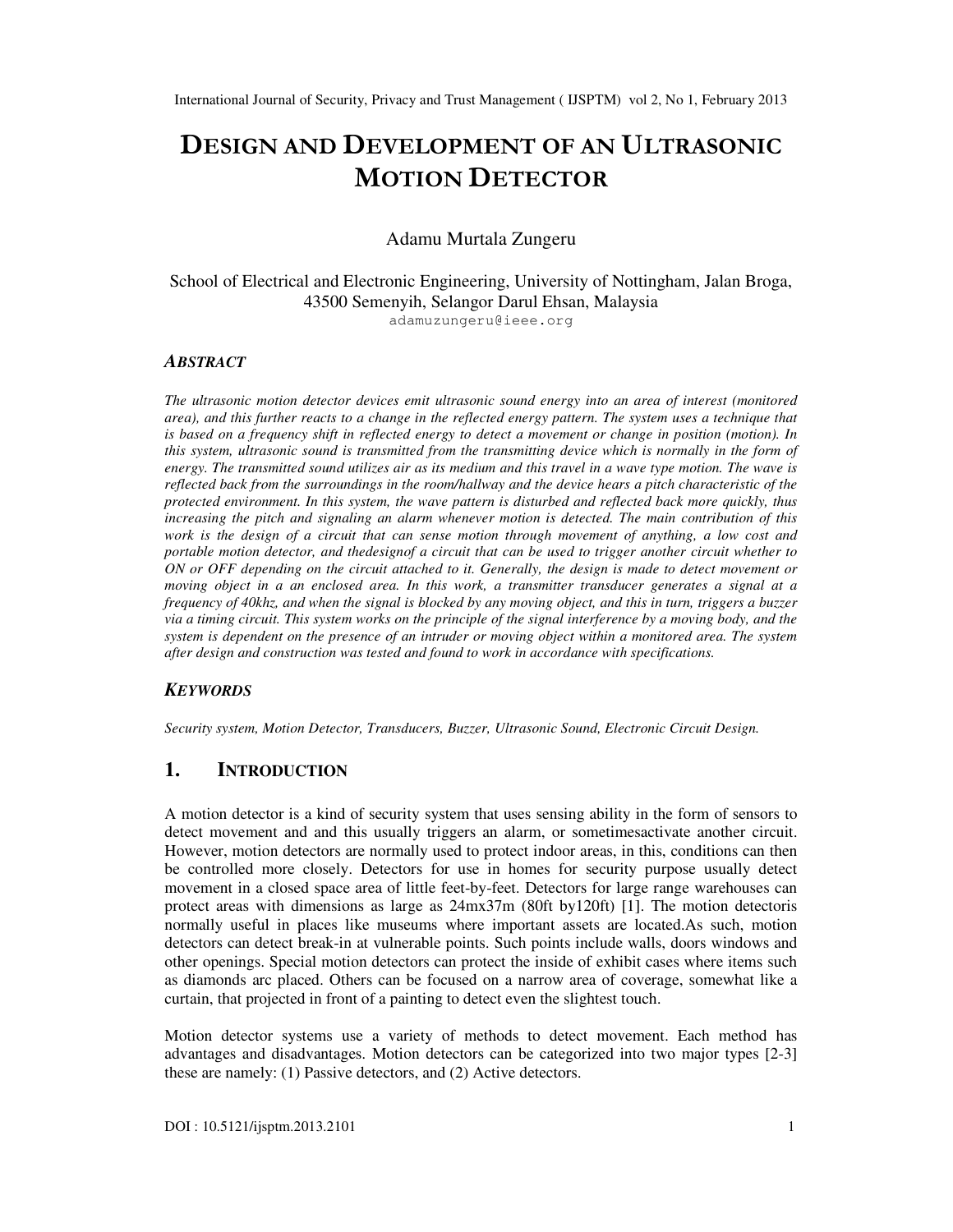Passive detectors are detectors which do not send out signals but merely receive signals, such as change in temperature, change in light intensity and so on. Most infrared detectors are passive detectors. While Active detectors are detectors which send out waves of energy and receive waves reflected back from objects. Any disturbance in the reflected waves caused by example a moving object will trigger an alarm. Microwave and ultrasonic detectors are examples of active detectors.

Man and animal or moving object produces sound. The sound is created as a result of their physical movement, which might be low or fast movement, and also depends on the medium that create the sound. However, these movements can be detected by using an ultrasonicsensor. The ultrasonic sound waves are sound waves that are above the range of human hearing and, thus, have a frequency above about 20khz. Any frequency of above 20 kz is considered ultrasonic [4-6, 8-10].

In general, an ultrasonic sensor typically comprises of one or more ultrasonic transducer which transforms electrical energy into sound and vice-versa, a casing whichencloses the ultrasonic transducer, connectors, and if possible some electronic circuit for signal processing.

Nowadays there are numerous of the commercial ultrasonic motion detectors, basically the main aim of this work is to design and construct a simple and cheap ultrasonic motion detector system which is aimed at detecting the physical movement of human, animal, or anything that moves. The design is to improve the use of sensor in detecting motion. In general, it is aimed at reductionof the cost to design, develop or construct an ultrasonic motion detector.

# **2. ULTRASONIC MOTION DETECTORS**

Generally, there exist numerous of motion detector, but of our interest is the ultrasonic motion detectors due to its numerous advantage over other types of detectors. For example, having fast response time and very sensitive, no physical contact required by the object, being environmentally friendly and reliable, and above all utilizing ultrasonic waves that are not visible and audible to human. Ultrasonic motion detectors are electrical devices, which use ultra-sound (that is, sound of very high frequency) to detect motion. In such a detector a transmitter emits asound of a frequency which is normally too high for the human ear to hear. When a receiver picks up the sound waves that isreflected from the area under protection, it sendsit to an appropriate circuit for further action (normally an audio circuit). In the case of motion of human or target in the space between the receiver and transmitter, further change, or shift in the frequency of soundis experienced [3, 7], a circuit in the device detects any unusual shift in frequency, which is normally noted due to predefined frequency. A small shift in frequency, such as that produced by an insect or rodent, is ignored. When a noticeable shift is observed, such as a large shift produced by a moving person, the device triggers the alarm.

## **2.1. Mode of Operation**

The ultrasonic motion detector uses a phenomenon known as the "Doppler Effect" in detecting the motion of an object. The Doppler Effect is the apparent difference between the frequencies at which sound or light waves leaves a source and that at which they reach an observer, caused by relative motion of the observer and the wave source. Examples of the Doppler Effect include:

- 1. As one approaches a blowing horn, the perceived pitch is higher until the horn is reached and then becomes lower as the horn is passed.
- 2. The light from a star, observed from the earth, shifts towards the red end of the spectrum (lower frequency) if the earth and the star are receding from each other, and towards the violet (higher frequency) if they are approaching each other.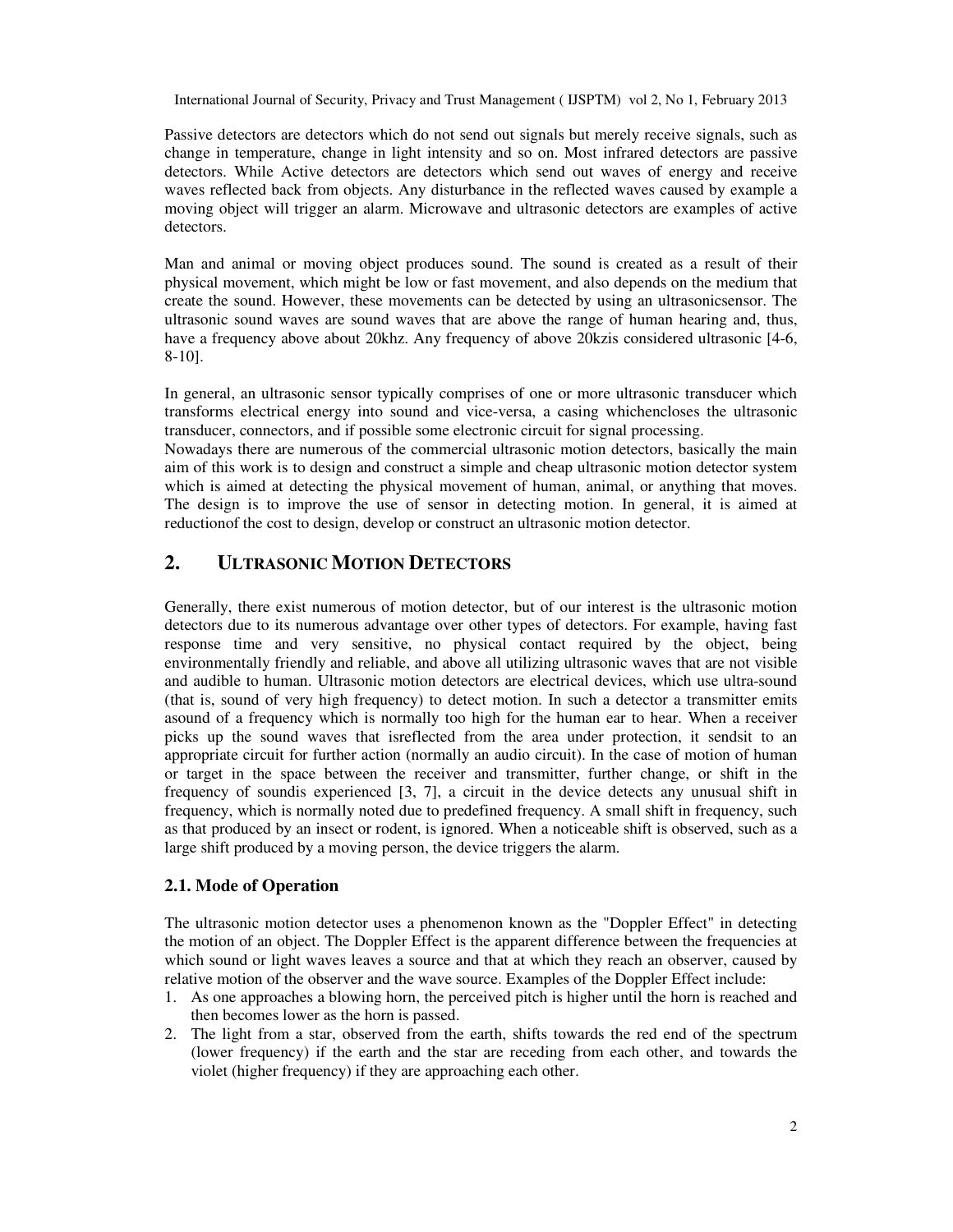#### **2.2. Doppler Shift Derivation**

Consider the relationship between the frequency of sound produced by a source moving with velocity V and the frequency received by a receiver moving with velocity *V<sup>r</sup>* .For simplicity, we assume that both the source and the receiver are moving in a straight line in the same direction. At time  $t = 0$ , the source (S), and receiver (R) are separated by a distance (d).



The source emits a wave that propagates at a velocity *c,* and reaches the receiver after time t as the receiver has moved  $V_t t$  meters



Therefore  $ct = d + V_r t$ 

$$
\mathcal{L}^{\mathcal{L}}
$$

$$
t = \frac{d}{c - Vr} \tag{2}
$$

At time t, the source  $(S)$  would have moved  $V<sub>s</sub>$ t meters. Let the wave emitted at that instant be received at time t' by the receiver  $(R)$ , in this time the receiver would have moved  $V_t$ t' meters.



$$
c(t'-t) = (d - V_s \tau) + V_r t'
$$
\n(3)

Thus for the receiver, the interval between the waves has been

Hence 
$$
t' = \frac{d + (c - V_r)\tau}{c - V_1}
$$
 (4)

Thus for the receiver, the interval between the waves has been

$$
\tau' = t' - t = \frac{c - V_s}{c - V_r} \tau
$$
\n<sup>(5)</sup>

Whereas for the source, the interval between waves has been  $\tau$ .

The number of waves emitted in time *t* by the source must be equal to the number received by the receivers in  $\tau'$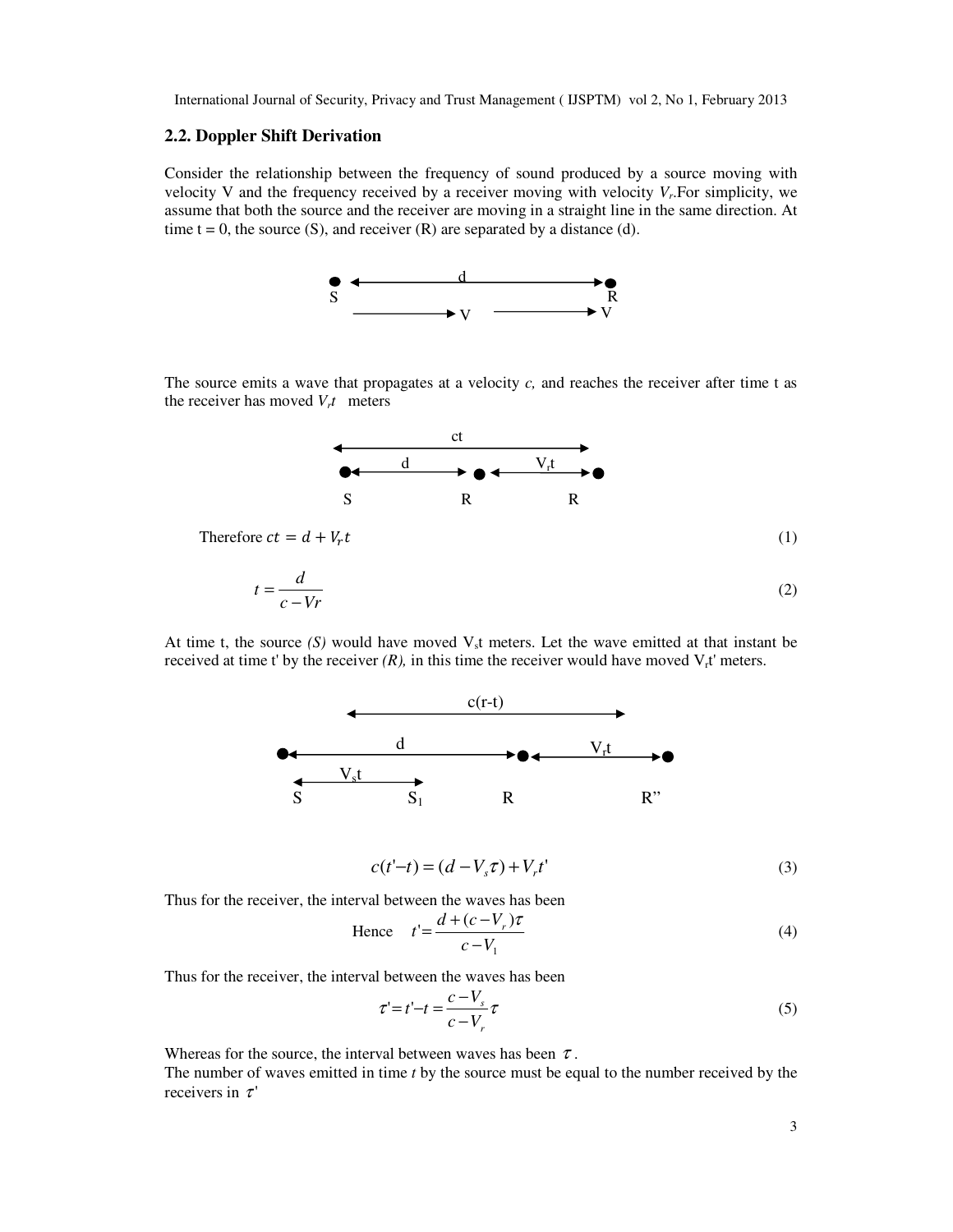That is 
$$
f_r \tau' = f_s \tau
$$
 (6)

**Hence** 

$$
f_r = \frac{c - V_r}{c - V_s} f \tag{7}
$$

For  $V_s$  and  $V_r << c$ 

$$
f_r = \frac{1 - \frac{V_r}{c}}{1 - \frac{V_s}{c}} f_s = \left[ 1 - \frac{V_r}{c} \right] \left[ 1 - \frac{V_s}{c} \right]^{-1}
$$
(8)

Expanding the last term using the binomial expansion that is

$$
(1+x)^n = 1 + nx + \frac{n(n-1)}{2!}x^2 + \dots
$$
 (9)

for  $x \ll 1$ , the higher order terms can be ignored hence

$$
f_r \approx \left[1 - \frac{V_r}{c}\right] \left[1 - \frac{V_r}{c}\right] = \left(1 - \frac{V_{rs}}{c}\right) f_s \tag{10}
$$

$$
where V_{rs} = V_r - V_s \tag{11}
$$

 $V_{rs}$  is the velocity of the receiver relative to the source. The Doppler frequency (shift) is thus

$$
f_d = f_r - f_s = \frac{-V_{rs}}{c} f_s
$$
 (12)

The frequency moving away from the source will be less than the frequency measured at the source, whereas the frequency measured at a receiver moving towards the source will be greater than the frequency measured at the source.

# **2.3. Doppler Geometry**

In most Doppler sensors both the transmitter and receiver are stationary, and they illuminate a moving target.



**Fig. 1:** Typical ultrasonic sensor arrangement

The velocity of the target relative to the transmitter will be  $V\cos\theta t$ , and the velocity of the target relative to the receiver will be  $V\cos\theta r$ . The Doppler shift arising under this circumstance can be calculated assuming that: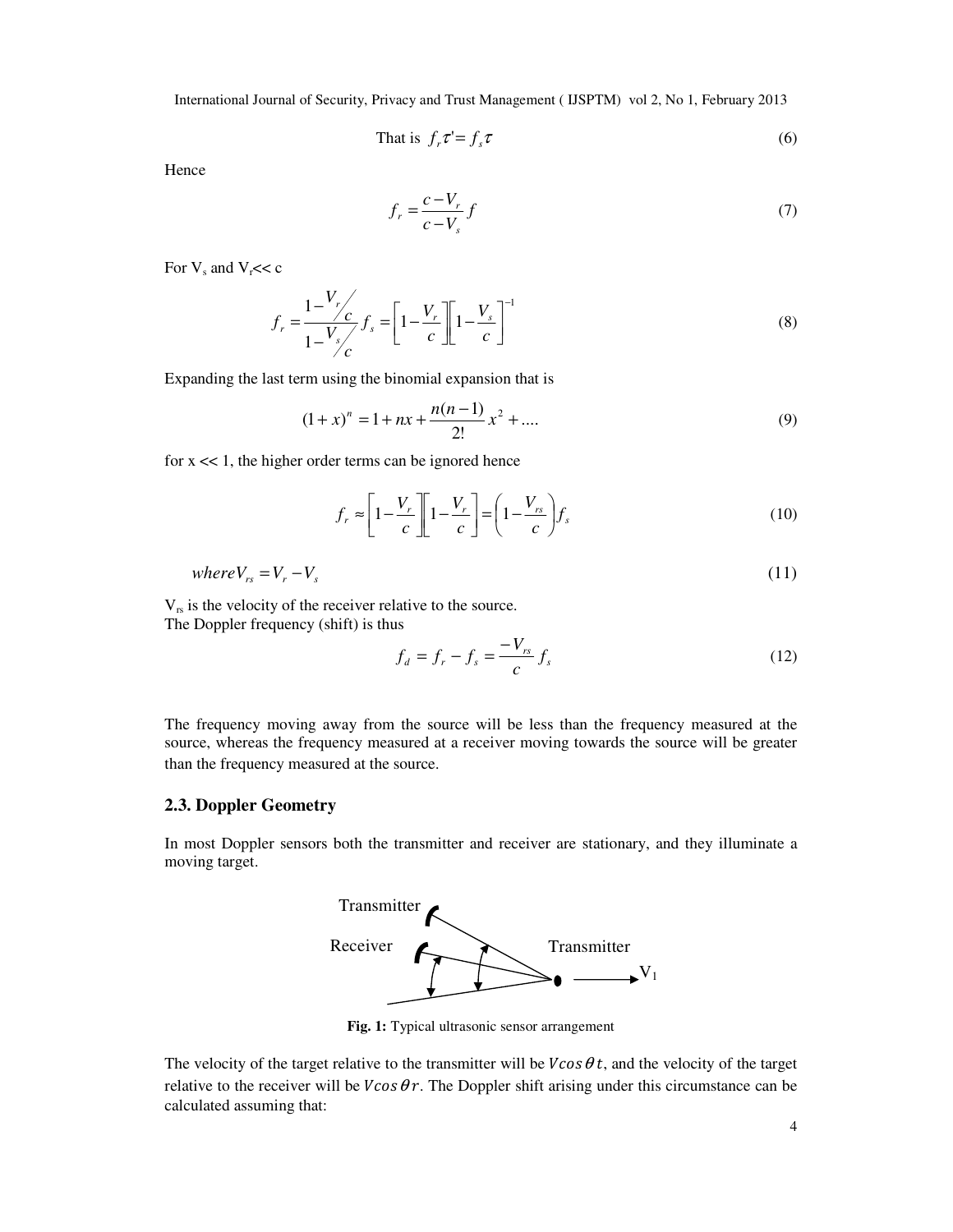- 1. The target is a receiver moving away from the source with a velocity Vcos  $\theta_t$ .
- 2. The receiver is moving away from the target (source) with a velocity  $V\cos\theta r$ .

This is equivalent to the receiver moving away from the source with a velocity  $V\cos\theta t$  +  $V \cos \theta r$  even though both are stationary.

For target moving at low speeds (V<<c), the Doppler frequency for separated transducers is given as:

$$
f_d = -\frac{f_s V}{c} \left( \cos \theta_t + \cos \theta_r \right) \tag{13}
$$

$$
f_d = -\frac{2f_s V}{2} \left( \frac{\theta_r + \theta t}{2} \right) \left( \frac{\theta_r - \theta t}{2} \right)
$$
 (14)

While for target moving at high speeds  $(V < c)$  it is not possible to use the electromagnetic radiation approximation, and the whole formula must be used for the separate transducers.

That is 
$$
f_d = \frac{c - V \cos \theta_r}{c + \cos \theta_s} f_s
$$
 (15)

And the Doppler frequency is 
$$
f_d = f_r - f_s
$$
 (16)

Where  $f_d$  = Doppler (shift) frequency

 $f<sub>s</sub>$  = frequency at source

 $f_r$  = frequency at the receiver

 $C$  = velocity of sound in air

And V= velocity of object

#### **2.3. Doppler Frequency Extraction**

This section is the instrumentation required to detect a Doppler shift in a received signal.

The transmitted signal is of the form 
$$
x_{r(t)} = \xi t \cos(\omega_s t)
$$
 (17)

The correspondence received signal from a single target will be

$$
x_r(t) = \xi r \cos((\omega s + \omega d)t + \theta) \tag{18}
$$

Where  $\theta$  = phase term dependent on the distance to the target (rad)

$$
\omega_s = 2\pi f_s rad / s
$$

$$
\omega_d = 2\pi_d (rad/s)
$$

The two signals are mixed to produce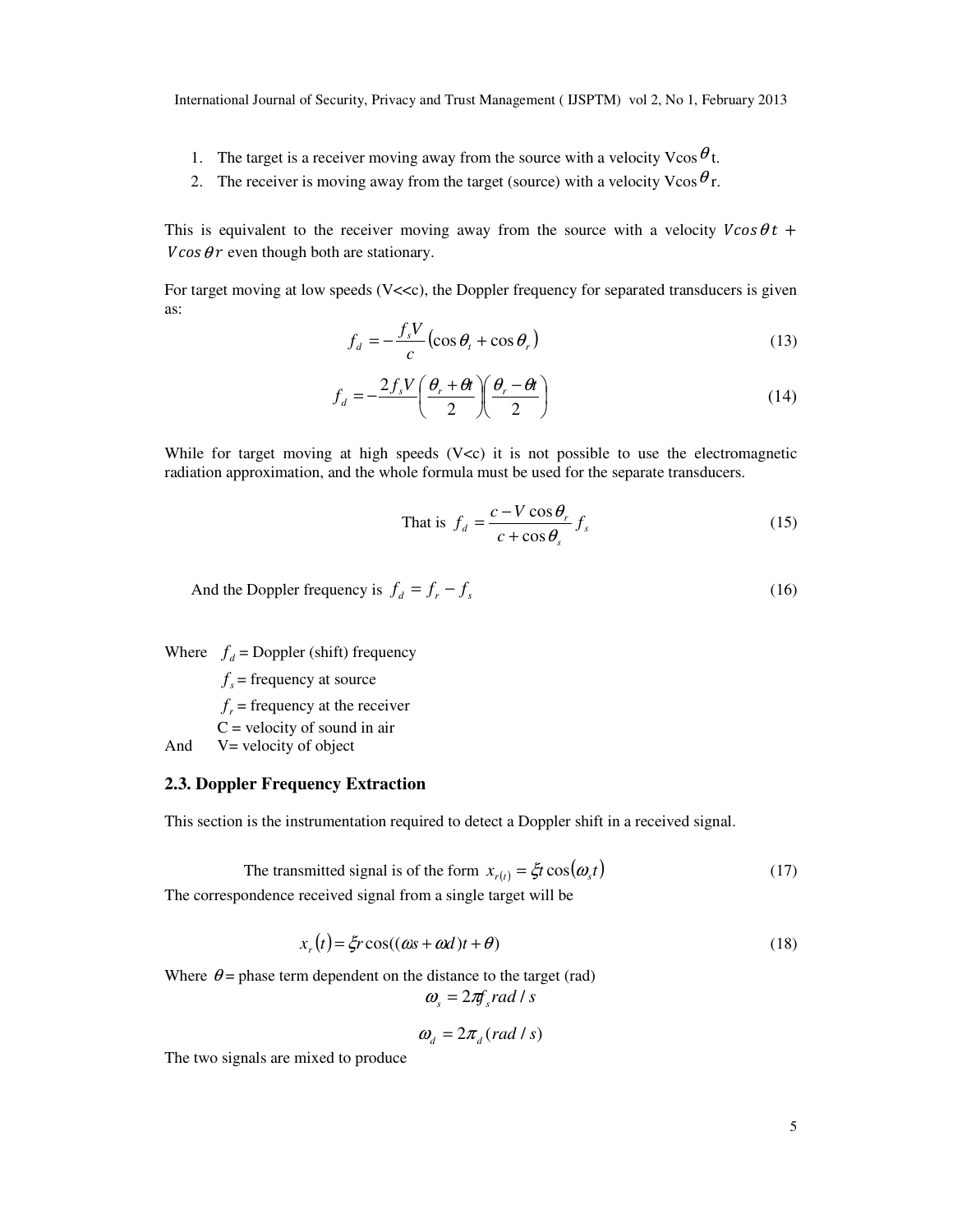$$
x_1(t)x_s(t) = \xi_t \xi_s \cos(\omega_s t) \cos([\omega_s + \omega_s]t + \theta)
$$
\n(19)

$$
x_1(t)x_s(t) = \frac{\xi_r \xi_s}{2} (\cos(\omega_d t + \theta) + \cos 2((\omega_s + \omega_d)t + \theta)
$$
 (20)

The signal is low pass filtered to remove the component at 2*fs* leaving only the Doppler signal that is:

$$
x_d(t) = \frac{\xi_r \xi_t}{2} \left( \cos(\omega_d t + \theta) \right)
$$
 (21)

The reflected signal amplitude from non-moving objects in the beam will be 40dB to 50dB larger than the Doppler signal, and so additional high pass filtering is often required to remove this.

# **3. DESIGN ANALYSIS, TEST AND MEASUREMENTS**

The ultrasonic motion system is built around the following subsystem.

- 1. A 40kHz ultrasonic frequency transmitters
- 2. A 40kHz ultrasonic frequency receiver
- 3. A modulated audible alert tone generator
- 4. Power supply unit



**Fig.2**: Block Diagram for the Ultrasonic Motion Detector

# **3.1. Analysis of the 40 kHz Ultrasonic Frequency Transmitter**

This section of the detector is basically built (designed) around a 555 a stable oscillator as shown in Fig. 3.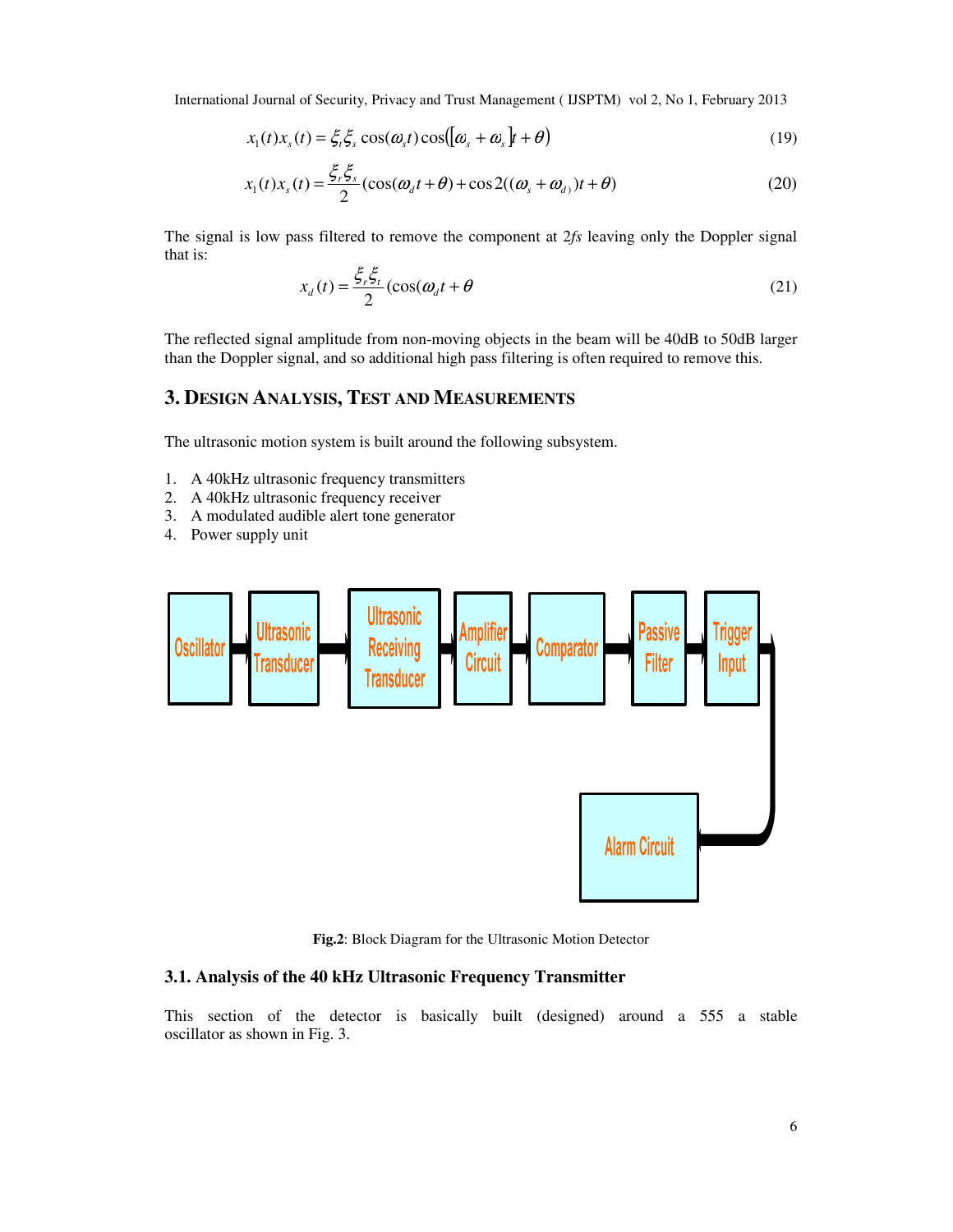

**Fig. 3**: Circuit diagram of the 40kHz ultrasonic transmitter

The astable oscillator generates a frequency of 40 kHz which is used by the ultrasonic transmitting transducer to generate the ultrasonic wave.

A stable multi-vibrator (oscillator) has no stable state consequently; it continually changes back and forth between the two states at a predetermined rate.

For clarity and better understanding we consider the complete diagram of the Astable multivibrator with a detailed internal diagram of the 555 timer shown in Fig. 4 below



**Fig. 4:** The internal circuitry of a 555 timer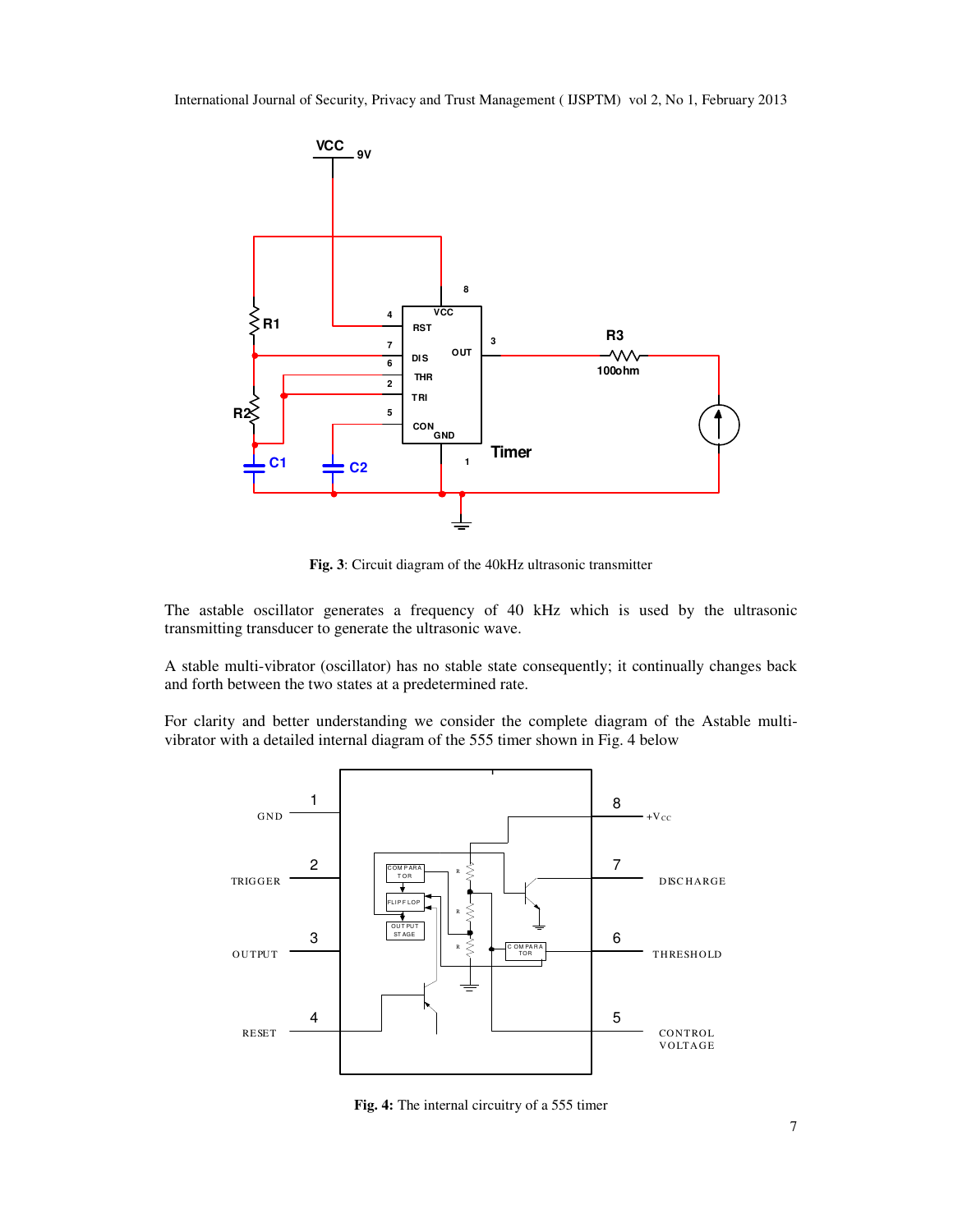The capacitor voltage in a low pass RC circuit subjected to a step input of volts is given by

$$
V_{CC} = V_{CC}[1 - e - t/RC] \tag{22}
$$

The time (t1) taken by the circuit to charge from 0 to  $\frac{2}{3}V_{\text{CC}}$  is given by the equation

$$
\frac{2}{3}V_{\text{CC}} = V_{\text{CC}}[1 - e^{-t}/RC]
$$
\n(23)

$$
Hence t1 = 1.09RC
$$
 (24)

The time (t2) taken by circuit to charge from 0 to  $\frac{1}{3}V_{\text{CC}}$  is given by the equation

$$
\frac{1}{3}V_{\text{CC}} = V_{\text{CC}}[1 - e^{-t}/RC]
$$
\n(25)

$$
Hence t2 = 0.405RC
$$
\n<sup>(26)</sup>

Hence the time to charge from 
$$
\frac{1}{3}V_{\text{CC}}
$$
 to  $\frac{2}{3}V_{\text{CC}}$  is  $(t_{\text{H}})=t1-t2$  (27)

Therefore 
$$
t_H
$$
 = 1.09RC - 0.405RC;  $t_H$  = 0.6RC  $(28)$ 

So the given circuit 
$$
t_H
$$
 = 0.69  $(R_A + R_B)C$  (29)

The output is low while the capacitor discharge from  $\frac{2}{3}V_{\text{CC}}$  to  $\frac{1}{3}V_{\text{CC}}$  and the voltage across the capacitor is given by:

$$
\frac{1}{3} \text{Vec} = \frac{2}{3} \text{Vec} \, \text{e}^{-t} / \text{RC} \tag{30}
$$

$$
Hence tL=0.69RC
$$
 (31)

Where  $t_H$  = time taken for output to go high, and  $t_L$ = time taken for output to go low.

Note that both  $R_A$  and  $R_B$ are in the charge path, and only  $R_B$  is in the discharge path hence total time (T) is given as:

$$
T = (t_H + t_L) = 0.69(R_A + 2R_B)C
$$
\n(32)

Frequency of oscillation is given as 
$$
F = \frac{1}{T}
$$
 (33)

## **3.2. Calculations for the 555 Timer in the Transmitter Circuit**

A frequency of 40kHz is needed for thisdesign hence from (33),

$$
F = \frac{1}{T} = \frac{1.45}{(R_A + 2R_B)c}
$$
(34)

The minimum value for  $R_A$  is approximately equal to  $Vcc/$  0.2A

Therefore with supply voltage (V<sub>CC</sub>)= 9v, the minimum value for  $R_A = 9/0.2 = 45 \Omega$  hence taking the value of R<sub>A</sub>= 1k  $\Omega$  and C = 0.01  $\mu$  f and frequency of 40khz,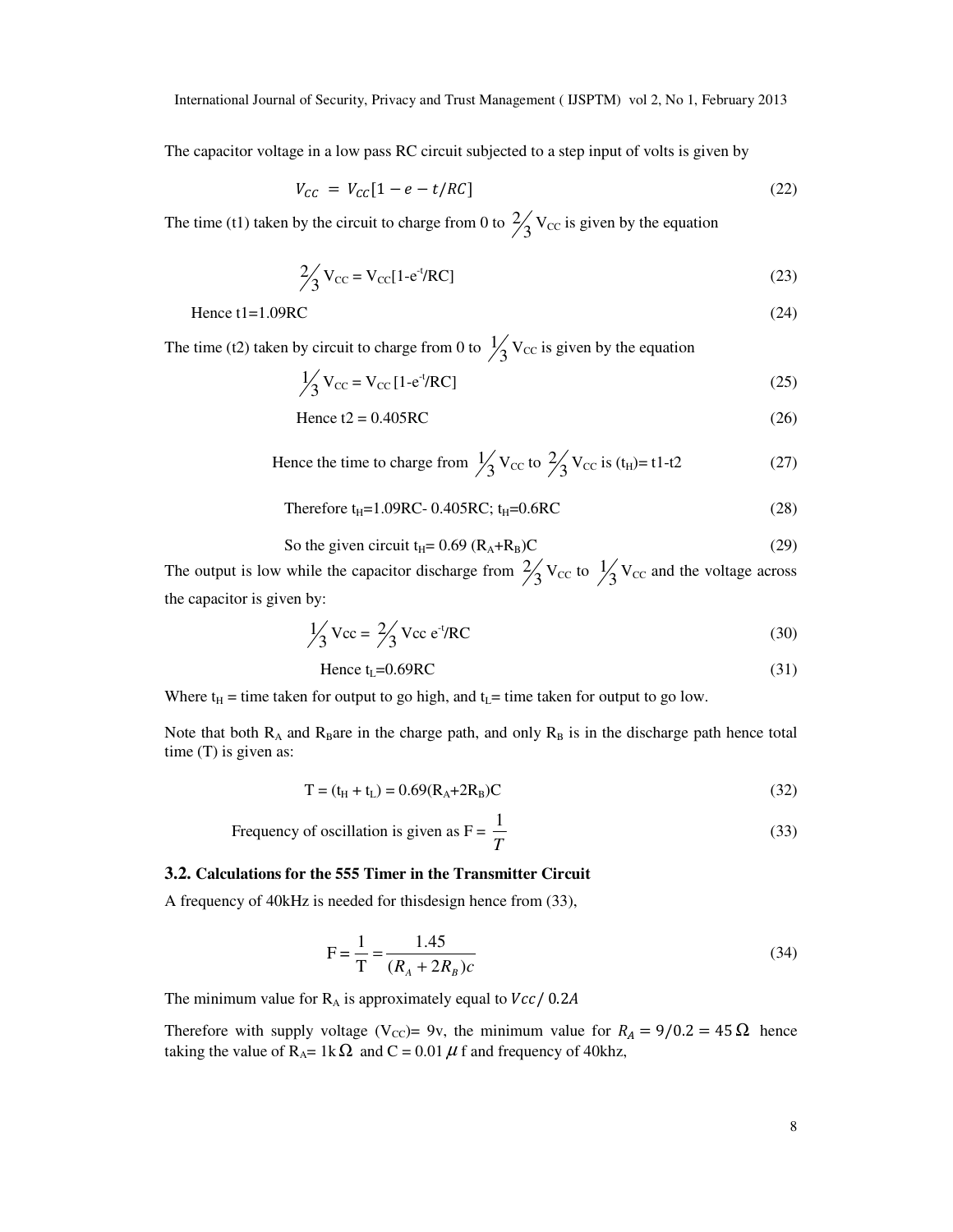$$
4000 = \frac{1.45}{(1 + 2R_B)0.01x10^{-6}}
$$
  
Therefore  $2R_B = \frac{1.45}{(1 + 0.01x10^{-6}x4000)} - 1 = \frac{1.45}{4x10^{-4}}$ 

Hence  $R_B = 1812.5k\Omega \approx 1812.5k\Omega \approx 1.8m\Omega$ 

#### **3.3. A 40khz Ultrasonic Frequency Receiver Control System**



**Fig. 5:**Circuit diagram for the 40 kHz ultrasonic receiver control system

The system consist of a receiver section and is built around four AC coupled stages, in which each is further built around one of four sections of an LM 324 op-amp IC. In the first stage the input voltage developed across R1 and R2 is modulated by a 40kHz ultrasonic receiving transducer (BZ2) and is then fed to IC-la, where it is amplified. The receiving circuit consist of a transducer which detects any reflected sound produced by the transmitting transducer.In the situation when no movement is detected, the resulting envelop signal is just a straight line. If there is a movement or change in frequency, the envelope will reflect it in the form of a positive or negative signal. If there is a signal rise normally above  $+0.7$  volts (silicon diode breakdown voltage), part of the (D3) will conducts making the output on pin 8 to go high. If the signal falls below –0.7 volts D2 conducts, which also causes the output to go high.

The fourth stage, built ICI-d, is set up as a monostable flip-flop. Stage coverts any input pulse substantial enough to turn ON transistor Q1 conducts the LED turns on and output signals provided to drive the modulated audible tone generator.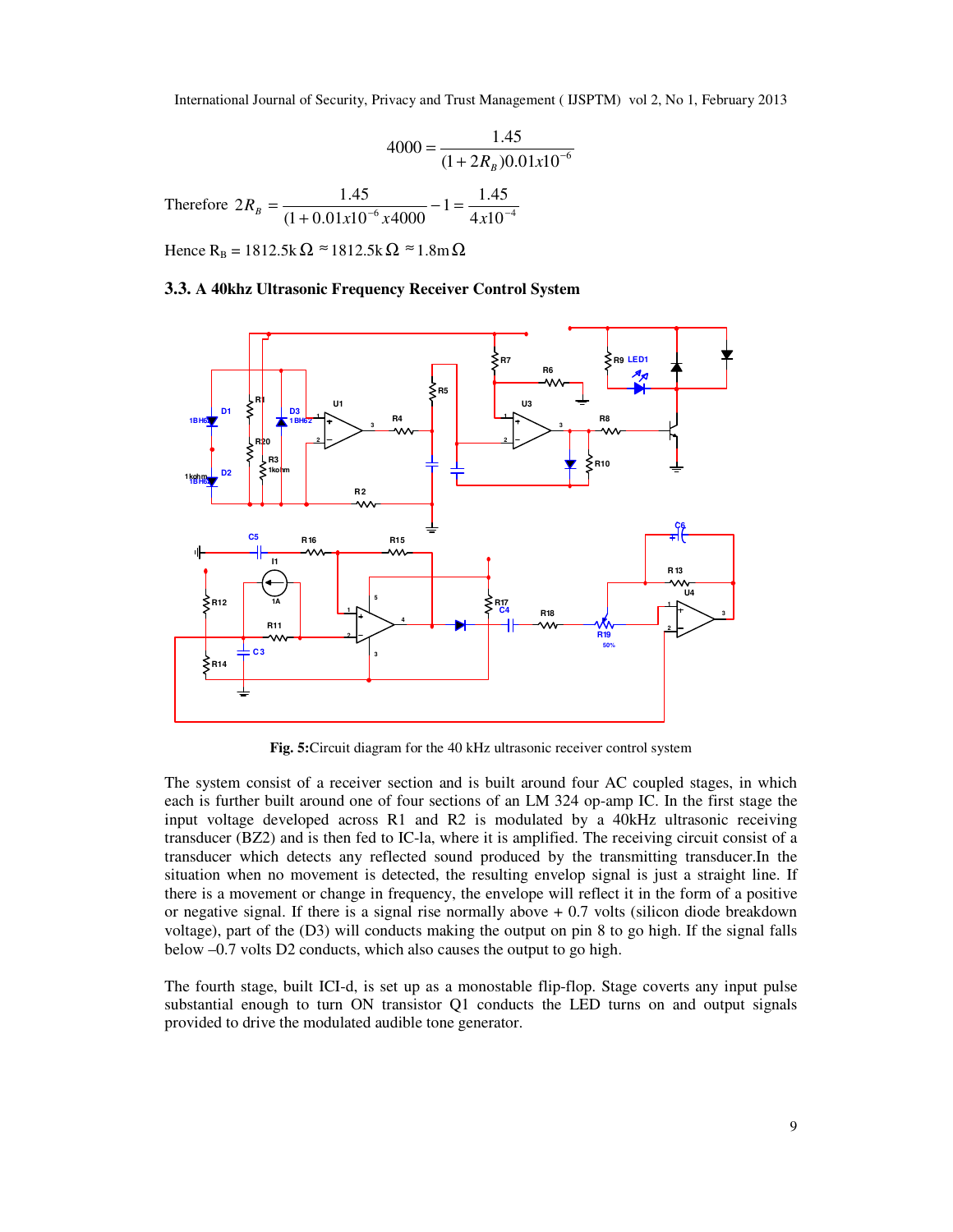#### **3.4. Modulated Audible Alert Tone Generator**

This section consists of three 555 timer ICs (that is IC2, IC3,IC4), where IC2 is operated in monostable mode, and IC3 and IC4 are in anAstable configuration. The trigger input to IOC2 (pin 2) is connected to transistor (Q2) which acts like a switch, with the base connected to the signal output of the motion detector. When the detector senses motion, even for a brief moment, a 3,5v logic is fed into the base of Q2 (fig 3.5), transistor Q3 coming ON.

Pulls pin 2 of IC2 low (ground) (thus triggering the monostable circuit. Pin 3 of IC2 then goes high. The length of time (t) it remains high is determined by the values of  $R_{22}$  and C11.

That is  $T = 1.1$  R<sub>22</sub> x C11. When the output of IC2 goes high, IC3 and IC4 are activated; IC4 is connected to produce a 50Hz tone, while IC3 is a 1Hz oscillator. Thus, IC3 is used to trigger IC4 ON and OFF once per second, generating a pulse–tone alarm. This is reproduced over the loudspeaker in the collector – emitter circuit of transistor Q3. The alarm sounds for as long as pin 4 of IC3 and IC4 are high when pin4 of IC2 goes low that is the monostable times out after T= 1.1  $R_{22}$  x  $C_{11}$  (approximately 2 min) or the reset button is pressed, IC2 returns to its stable state then IC3, and IC4 are both reset and thus disabled.



**Fig. 6:**Circuit diagram of the modulated alert system

#### **3.4.1.Calculation for the modulated alert tone**

For a 555 configured to operate as a monostable oscillator, the time at which it stays high is given as:

$$
T = 1.1 \times R \times C \tag{35}
$$

A variable resistor (10k $\Omega$ ) is used for this design work so as to enable usto vary the time at which the alarm stays ON.

Hence for minimum time  $(T_2) = 0$  as  $R = 0$ 

For timer 2 (IC3) it operates in the Astable configuration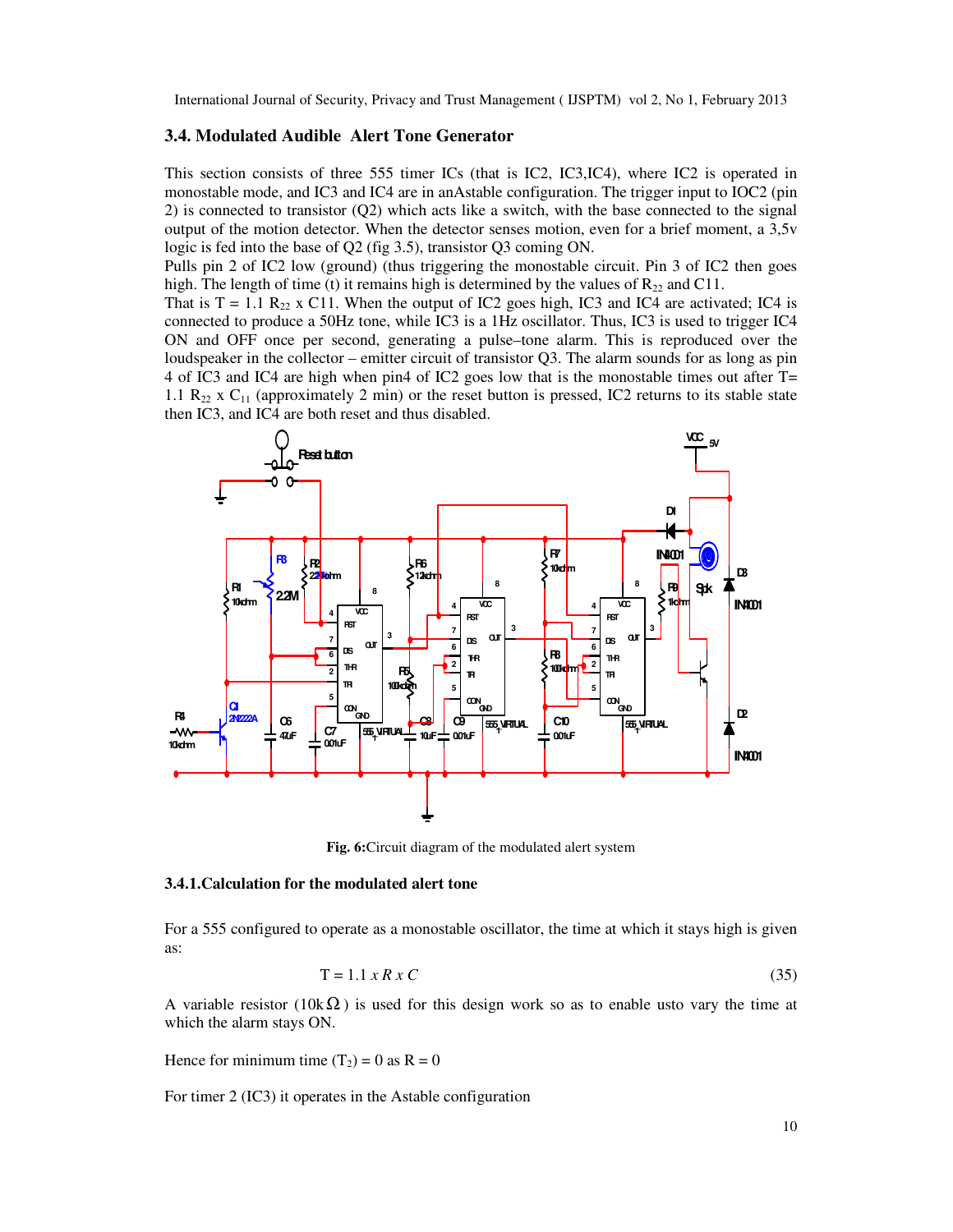$$
Hence T = 0.69 (R_A + 2R_B)C
$$
\n
$$
(36)
$$

A time of 1.5 Sec is used so as to give the 500Hz tone a ON and OFF effect

Taking  $R_A = 12k\Omega$ ,  $2R_B = \frac{1.5}{0.69C} - R_A$ − 0.69 5.1

 $2R_B = 196333.333$ ,

Therefore R<sub>b</sub> = 98166.66667  $\approx$  100k  $\Omega$ To generate an audible tone of 500Hz Let  $R_A = 10k\Omega$ 

Therefore  $2R_B$ = 9492.753623 ≈ 100k $\Omega$ 

# **3.5. The Power Supply Unit**

The power supply unit is subdivided into sections

- 1. The power supply for the motion detector
- 2. The power supply for the modulated alert tone

#### **3.5.1. Power supply for the motion detector**

This is made up of a 9V battery and 78L05 IC as shown below the 78L05 IC is a voltage regulator which converts the 9V supply to that is needed to drive the detector. It should be noted that: to avoid changing the battery often we incorporated a DC adaptor pin, so that the device could be hooked up to 9V power supply through the AC to DC adaptor.

#### **3.5.2.Power supply for the modulated alert tone generator**

The voltage (9v) needed to drive the alert tone generator is supplied through a 9v battery

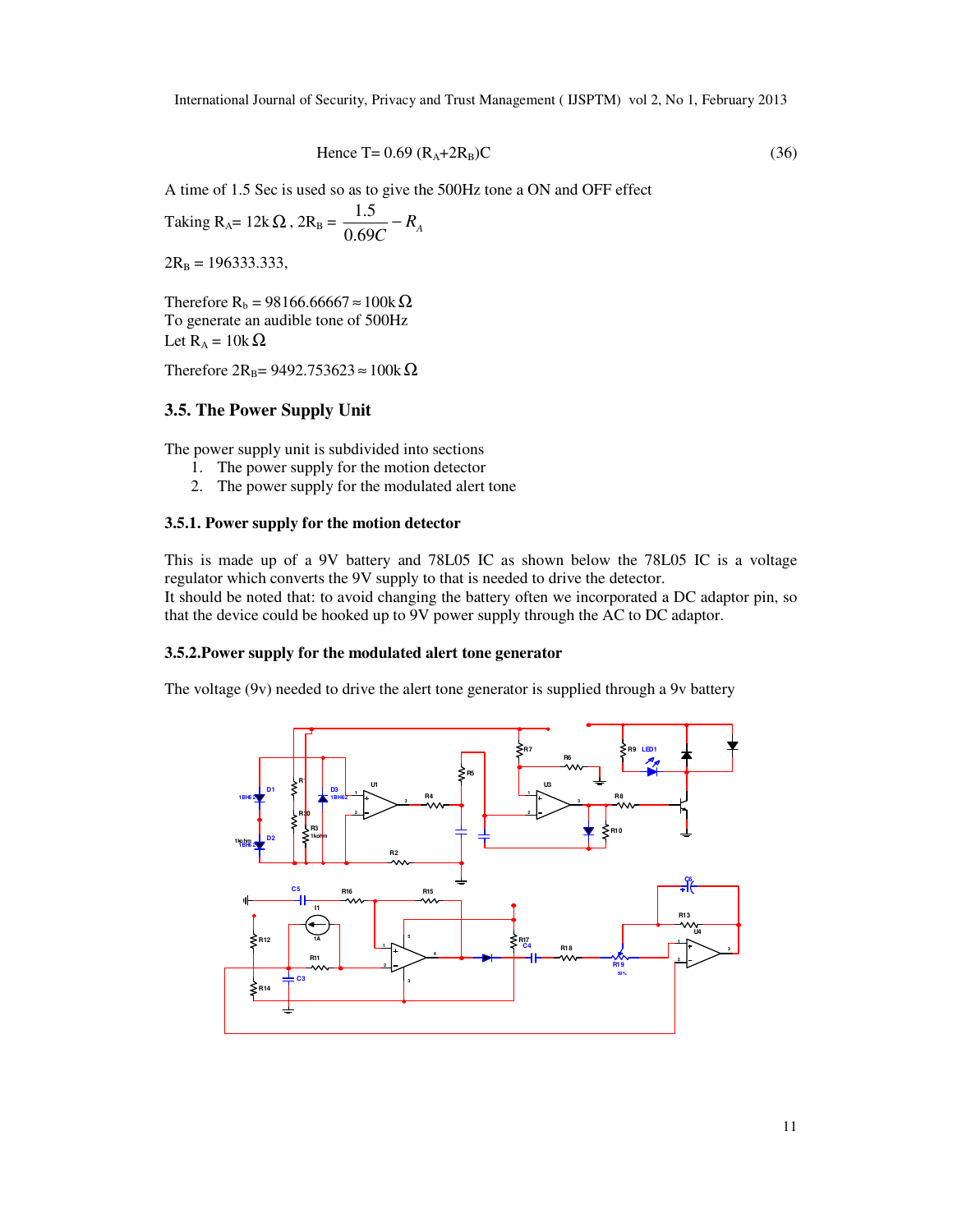

**Fig. 7:**Complete Circuit Diagram of an Ultrasonic Motion Detector

#### **3.6.Test and Measurements**

After carefully wiring the circuit, checking component polarities and layout of the various segments of the construction were separately tested for their workability. The output of the Astable Oscillator (555 timer) in the transmitter circuit was tested with a frequency meter before connecting the translator to ensure that a frequency of approximately 40KHZ was supplied to the ultrasonic transmitting transducer. The output of the Astable oscillators (555 timer) in the alarm circuit was also tested with a frequency meter to make sure their output signal was in accordance to the required value. The resistors and capacitors were tested to verify their value before the start of construction. After all tested were carried out, the system was found to be very suitable for detecting all the motion within an area of 3-4 meters.

# **4. CONCLUSIONS**

It could be deduced from the foregoing design analysis that the design of ultrasonic motion detector like any other electronic need careful planning and implementation. There are various motion detectors but this particular one is unique because of its mode of operation, as it transmit exactly 40 kHz waves. This work is mainly a design and construction of a system that has the ability to sense motion through movement of humans or any target, to design a low cost and portable motion detector system, and the design of a system that can be used to trigger another circuit which can trigger ON or OFF the circuit depending on the circuit attached to it. Generally, the design is made to detect movement or moving object in a an enclosed area. In this work, a transmitter transducer generates a signal at a frequency of 40khz, and when the signal is blocked by any moving object, the receiver will be notified and this in turntriggers a buzzer via a timing circuit. This system works on the principle of the signal interference by a moving body. This system works on the principle of the signal interference by a moving body, and the system is